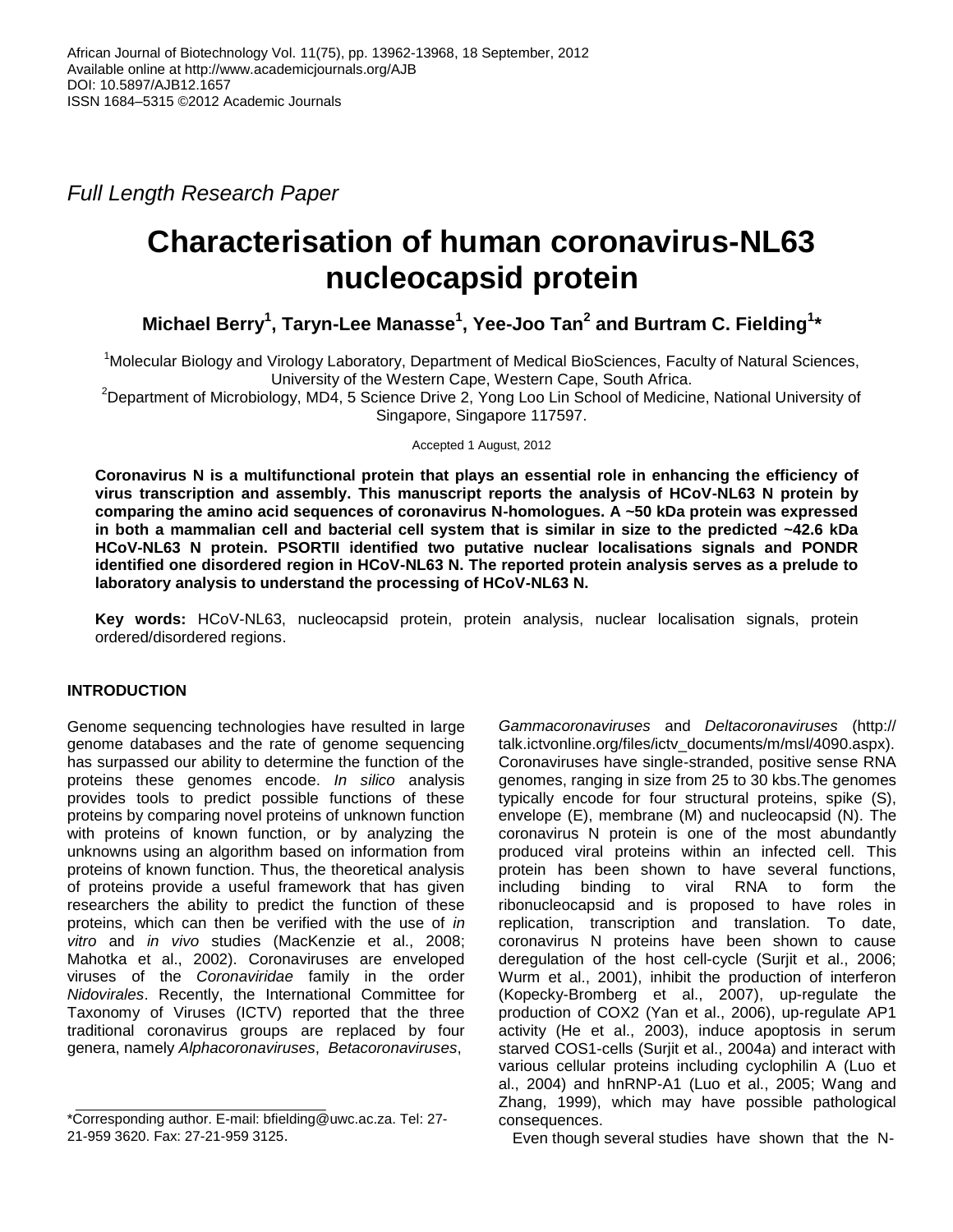protein of members of Nidovirales localizes to the nucleus and/or nucleolus (Cawood et al., 2007; Hiscox et al., 2001; Timani et al., 2005; Wurm et al., 2001), others have shown that N localizes predominantly or exclusively to the cytoplasm (Rowland et al., 2005; Stohlman et al., 1983; You et al., 2005). This indicates that the localization of N to the nucleus or nucleolus is not a conserved property of nidoviruses (Rowland et al., 2005). The N-protein of coronaviruses is highly antigenic and reliably induces an antibody response (Mourez et al., 2007) and has therefore been recognized as an important target in the development of coronavirus diagnostics (Blanchard et al., 2011; Lee et al., 2008).

HCoV-NL63 was first isolated from the nasopharyngeal aspirate of a 7 month old infant from Holland (van der Hoek et al., 2004). The virus has since been shown to have a global distribution and is observed primarily in the winter season in temperate climates. To date, the virus has been associated with acute respiratory illness and croup in young children, the elderly and immunocompromised individuals (Oosterhof et al., 2010; Sung et al., 2010; van der Hoek et al., 2005, 2006). Clinical manifestations most frequently associated with HCoV-NL63 infections include cough, coryza, fever, sore throat, bronchiolitis, bronchitis, croup and pneumonia (Fielding, 2011; van der Hoek, 2007). To date, three groups have reported a fatal outcome following HCoV-NL63 infection, indicating that this virus could be involved in more severe respiratory tract disease (Bastien et al., 2005; Cabeca and Bellei, 2012; Oosterhof et al., 2010); all of these cases had underlying suppressed or compromised immune systems.

Unfortunately, the virus is not well studied at a molecular level with only the spike (Lin et al., 2008, 2011; Mathewson et al., 2008) and ORF3 proteins (Fielding and Suliman, 2009; Muller et al., 2010) previously characterized. In this work, the HCoV-NL63 N was expressed in mammalian and bacterial systems. Various bioinformatics tools were used to analyze the HCoV-NL63 N amino acid sequence. The importance of identified putative nuclear localization signals and disordered motifs were discussed. This manuscript reports the analysis of HCoV-NL63 N as a prelude to the molecular characterization of N in *in vitro* mammalian and bacterial cell systems.

# **RESULTS AND DISCUSSION**

The HCoV-NL63 genome is approximately 27 553 nucleotides in size, with the typical coronavirus genome organization. It produces six separate mRNAs, with all potential ORFs encoding for viral proteins. N is expressed from distinct subgenomic (sg) mRNA 6, the most abundant sg mRNA (Pyrc et al., 2004). To determine the size of HCoV-NL63 N, recombinant GST-N was expressed in a bacterial system, purified by

affinity column and treated with TEV to remove the GSTtag, according to the manufacturer's specification (Promega). Also, recombinant HCoV-NL63 N-HA was transfected and expressed in Cos-7 cells (Khan et al., 2006). SDS-PAGE analysis of purified bacterial expressed protein (Figure 1A) and Western Blot analysis of total mammalian cell lysate (Figure 1B) showed ~50 kDa proteins which is larger than the size of the 42.6 kDa protein predicted by our initial analysis (http://www.sciencegateway.org/tools/ proteinmw.htm). This discrepancy in size showed that the protein was probably pre-, co- or post-translationally modified; the type of modification is currently being investigated.

Next, the amino acid sequence of HCoV-NL63 N was compared to other coronavirus N proteins (Table 1). HCoV-NL63 was shown to be most similar to the human coronavirus 229E N (43% identity; 63% similarity). This was not totally unexpected, since previous molecular clock analysis estimate that HCoV-NL63 and HCoV-229E evolved from a most recent common ancestor in the  $11<sup>th</sup>$ century (Pyrc et al., 2006). Interestingly, HCoV-NL63 N also showed high amino acid similarity to the bat coronavirus HKU7 N (40% identity; 57% similarity). As speculated previously (Fielding and Suliman, 2009), this high amino acid similarity raises interesting questions about the relationship between this human and bat coronaviruses. Woo and colleagues postulate that the ancestor of all present-day coronaviruses infected a bat and then jumped from that bat to a bird, or alternatively, first infected a bird and then jumped to a bat, evolving dichotomously. This bat coronavirus then jumped to another bat species, which in turn jumped to other bat species or other mammals, including humans. Each of these interspecies jumps resulted in the independent evolution of these coronaviruses and gave rise to the current coronavirus genera. In fact, present evidence suggests that the huge diversity of coronaviruses in bats make them excellent gene pools for group 1 and group 2 coronaviruses (Woo et al., 2009).

Comparative analysis using CLUSTAL X version 2.0 (Larkin et al., 2007) of 10 coronavirus species identified a 9 amino acid region conserved between the N homologues, that is FYY(L/T)GTGP (Figure 2). Conserved regions within a family of proteins is commonly indicative of structural and functional conservation, as well as an evolutionary relationship. The function of this sequence, if any, is yet to be elucidated. Since interactions between coronavirus RNA and N are assumed to predominantly take place at the nucleocapsid N-terminal domain, the possible role of this conserved motif in RNA-N interaction will be studied. However, several other binding sites within N have also previously been identified, indicating that both N- and C-terminal domains are probably involved in RNA binding (Chang et al., 2009).

Translocation of proteins from the cytoplasm through the nuclear pore complex and into the nucleoplasm is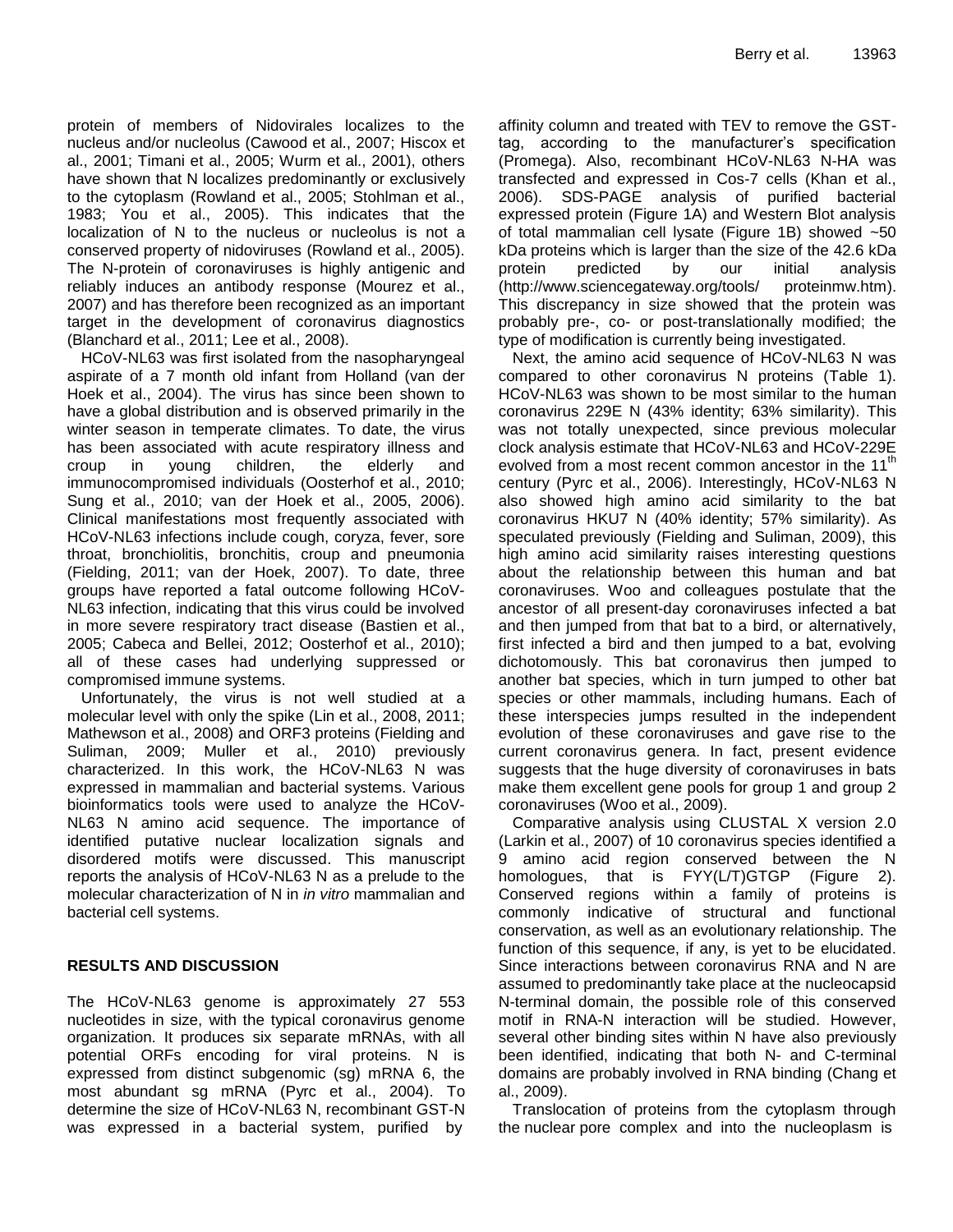

**24 Figure 1.** Expression of HCoV-NL63 N in: (A) a bacterial cell system. Cleavage of the GST-tag from SARS-CoV and HCoV-NL63 full length N using ProTEV protease (Promega). SARS-CoV N and NL63 N were reverse transcribed from viral RNA and PCR amplified using nucleocapsid specific primers. The N-gene was cloned into the pFlexi™ protein expression vector (Promega), which appends an N-terminal GST affinity tag. Protein expression was induced by addition of 0.1% Rhamnose (Promega). Lane 1: Pre-stained molecular weight protein marker; Lane 2: SARS-CoV GST-N; Lane 3: SARS-CoV N with GST cleaved; Lane 4: HCoV-NL63 GST-N; Lane 5: HCoV-NL63 N with GST cleaved. SARS-CoV N was included as a control. (B) a mammalian cell system. Recombinant plasmid pCAGGS-N-HA (HCoV-NL63 N gene cloned into vector pCAGGS which appends an N-terminal Haemagglutinin tag to expressed protein) was transfected with Lipofectamine 2000 (Invitrogen) into a COS-7 cell line (African green monkey cells) and grown at 37°C in 5%  $CO<sub>2</sub>$  for 16 h. Cells were then lysed and the target protein detected on a Western Blot using rabbit anti-HA polyclonal (1:250) as primary antibody and goat anti-Rabbit polyclonal secondary antibody (1:1000).

initiated by nuclear localization signals (NLSs) on the protein binding to a NLS-binding site on importin-α of the host cell (Rowland et al., 2005). NLSs are rich in basic amino acids and conform to one of three types, that is, (i) monopartite pat4, (ii) monopartite pat7 or (iii) bipartitemotifs. Pat4 NLSs are recognized by the

presence of 4 basic residues - either K or R or the presence of 3 basic residues (K/R) and/or (H/P). Pat7 NLSs are segments beginning with P and followed within 3 residues by a basic segment containing 3 K or R residues out of 4. On the other hand, bipartite NLSs begin with 2 basic residues, followed by a 10 residue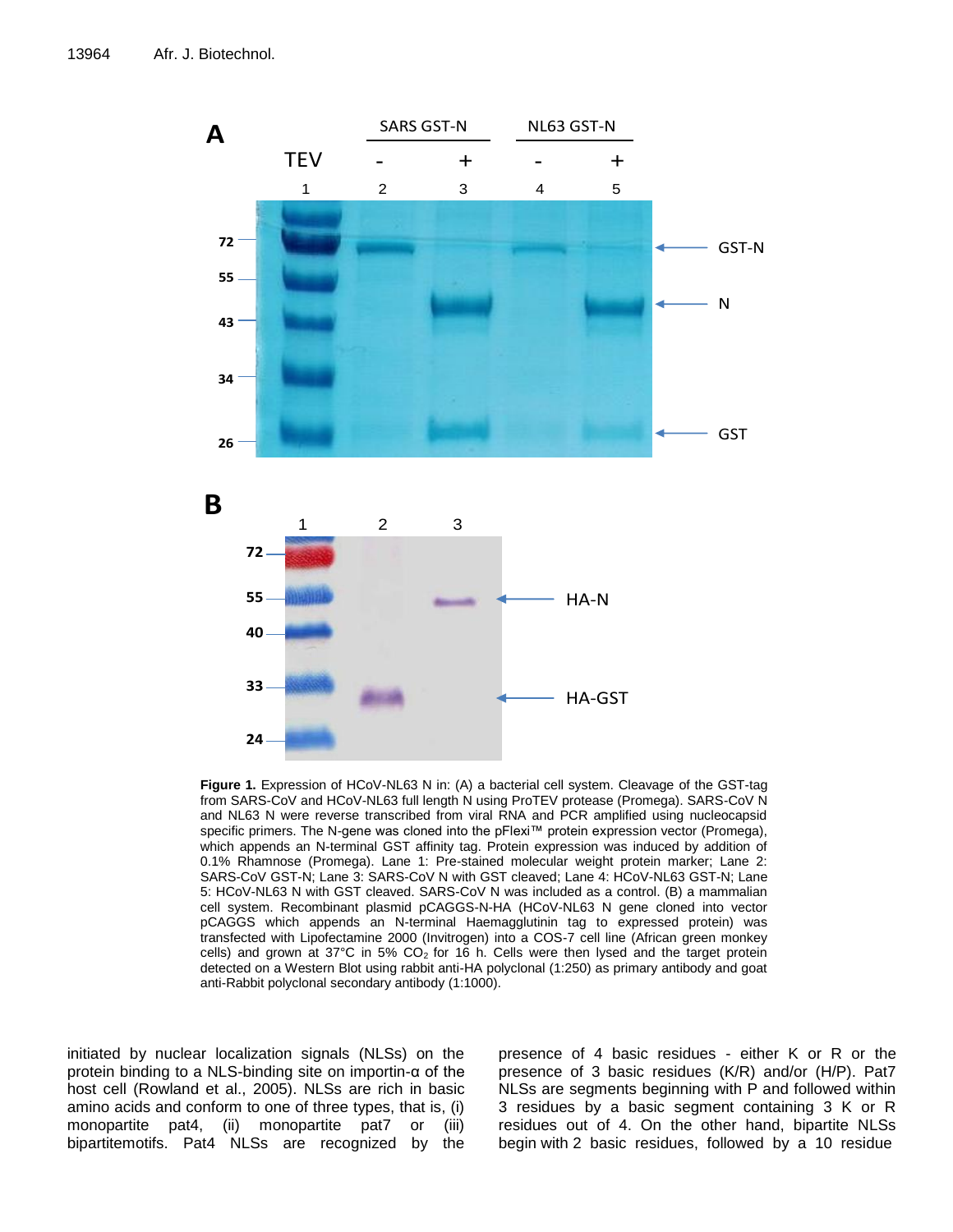**Table 1.** Comparison of HCoV-NL63 N amino acid sequence to homologues from selected coronavirus isolates. Identity values (%) are shown in BOLD and similarity values (%) are shown in *ITALICS*.

| <b>Coronavirus</b> | <b>SARS</b> | <b>MHV</b> | IBV | <b>OC43</b> | 229E | TGEV | <b>PEDV</b> | <b>HKU1</b> | <b>HKU7</b> |
|--------------------|-------------|------------|-----|-------------|------|------|-------------|-------------|-------------|
| <b>NL63</b>        | $\sim$      | 18         |     | 18          | 43   | 32   | 35          | 20          | 40          |
|                    |             | ັ          | ັ   | ∠ت          | 63   | 51   | 50          | 34          | 5,          |

To identify homologues, the amino acid sequence of HCoV-NL63 N was compared to sequences in the GenBank database at the National Centre for Biotechnology by using the Basic Blast Search Server (Altschul et al., 1990). Subsequently, HCoV-NL63 N was aligned with selected coronavirus N proteins with CLUSTAL X version 2 (Larkin et al., 2007). The sequences aligned, with Genbank accession numbers in bold, were: HCoV-NL63: NL63 (DQ846901.1); SARS-CoV: SARS (AY360146.1); Mouse Hepatitis Virus: MHV (AAU06361); Infectious Bronchitis Virus: IBV (AAA46214), Human coronavirus OC43: HCoV-OC43 (AY585229.1); HCoV-229e: 229E (AAG48597); Transmissible gastroenteritis virus: TGEV (AAA47915); Porcine epidemic diarrhea virus:PEDV (AF353511); Human coronavirus HKU1: HKU1 (AAT98585) and Bat coronavirus HKU7: HKU7 (DQ666343).

|             | $\star$ | 20  | $\star$ | 40      |         | 60                                                                                                                                                                                                                                | $\star$ | 80  |         | 100 |       |
|-------------|---------|-----|---------|---------|---------|-----------------------------------------------------------------------------------------------------------------------------------------------------------------------------------------------------------------------------------|---------|-----|---------|-----|-------|
| <b>NL63</b> |         |     |         |         |         |                                                                                                                                                                                                                                   |         |     |         |     | 51    |
| 229E        |         |     |         |         |         |                                                                                                                                                                                                                                   |         |     |         |     | 53    |
| HKU7        |         |     |         |         |         | : MSSVS:QGDGPRRSGRVPFSEMAPIIATGNTPFWKLMPQNGVENGKGDK.NG :                                                                                                                                                                          |         |     |         |     | 51    |
| <b>PEDV</b> |         |     |         |         |         |                                                                                                                                                                                                                                   |         |     |         |     | 48    |
| <b>TGEV</b> |         |     |         |         |         |                                                                                                                                                                                                                                   |         |     |         |     | 65    |
|             |         |     |         |         |         |                                                                                                                                                                                                                                   |         |     |         |     |       |
| MHV         |         |     |         |         |         | : MSFVPGQENAGGRSSSVNRAGNGILKKTTMADQTERGPNNQNRGRRNQPKQIATTQ.PNSGSVVPHYSMBSGLTQFQKGKEFQFAEGQGVFIANGIFASP                                                                                                                            |         |     |         |     | 99    |
| CC43        |         |     |         |         |         | : MSFTPGKQSSS.RASSGNRSGNGILKKADQSDQFRNVQTRGRRAQPKQTATSQQPSGGNVVPYYSYESGITQFQKGKEFEFAEGQGVFIAPGVFATE                                                                                                                               |         |     |         |     | 96    |
| HKU1        |         |     |         |         |         | : MSYTPG.HYAGSRSSSGNRSGILKKTSYADOSERNYQTFNRGRKTOPKFTVSTOPOGNTIPHYSYLSGLTOFOKGRDFKFSDGOGVEIAFGVPPSE                                                                                                                                |         |     |         |     | 95    |
|             |         |     |         |         |         | SARS-COV: MSDNGPQSNQRSAPRITEGGPTDSTDNNQNGGRNGARPKQRRPQGLPNNTASWETALTQHGK.EELRFPRGQGVFINTNSGPDD                                                                                                                                    |         |     |         |     | 83    |
| <b>IBV</b>  |         |     |         |         |         |                                                                                                                                                                                                                                   |         |     |         |     | 66    |
|             |         |     |         |         |         |                                                                                                                                                                                                                                   |         |     |         |     |       |
|             |         |     |         |         |         |                                                                                                                                                                                                                                   |         |     |         |     |       |
|             |         | 120 |         | 140     |         | 160                                                                                                                                                                                                                               |         | 180 |         | 200 |       |
| <b>NL63</b> |         |     |         |         |         | : QI <mark>GYA</mark> NVQE <mark>RMR</mark> MRR <mark>G</mark> QRVDLPPKVHFYYLGTGHHKDLKERQRSD <mark>GVVMVA</mark> KEG <mark>A</mark> KT.VNESLGNRKRNQKPLEEKFSIALEPELSNVEFEDRSNNSS : 148                                             |         |     |         |     |       |
|             |         |     |         |         |         | : LI <mark>GYANVOKSERTRKCKRVDLSPKLHFYYLGTGFHKLAKERCKVEGVVMV2</mark> VDGZKT.EFAGYGVRRKNSEPEIFHFNQKLENGVTVVEEPDS : 145                                                                                                              |         |     |         |     |       |
| 229E        |         |     |         |         |         |                                                                                                                                                                                                                                   |         |     |         |     |       |
| HKU7        |         |     |         |         |         | : QIGYNNEQCRWRTRKGNKETLPSKWHFYYLGTGFHAEEP5RKRTCGVFWVAKEGAKT.EFTGLGTRKKSESLIVFKFSFKLFEGLEISEFASNFAS : 146                                                                                                                          |         |     |         |     |       |
| PEDV        |         |     |         |         |         |                                                                                                                                                                                                                                   |         |     |         |     |       |
| <b>TGEV</b> |         |     |         |         |         |                                                                                                                                                                                                                                   |         |     |         |     |       |
| MHV         |         |     |         |         |         | : QUGYWER QUE : WENKROEBLECHERWERT HET THE GENERAL PROVINCE PRODUCTER IN EXPRESSION TO EXPRESSION FROM THE SUPER PRODUCTS.<br>2. QUGYWER (IR . NEMNROEBLECHERWERTYLGTGEHALAK EKDKLIGVWWAKDGAMI, KPINLGNRKASEKPILE KFSQCLESVVE UPP |         |     |         |     |       |
| CC43        |         |     |         |         |         |                                                                                                                                                                                                                                   |         |     |         |     |       |
| HKU1        |         |     |         |         |         |                                                                                                                                                                                                                                   |         |     |         |     |       |
| SARS-CoV    |         |     |         |         |         | : QIGYYRRATRR.VRGGDGKMKELSPRWYFYYLGTGLEASLFYGANKEGIVMVATEGALNTPKDHIGTRNPNNNAATVLQLFQGTILPKGFYAEGS : 177<br>: QHGYWRRATRR.VRGGDGKMKELSPRWYFYYTGTGFAADLNVGDTQDGIVMVAAKGADTKSRENQGTRDPDKFDQYFLQLFQGTILPKGFYAEGS : 177                |         |     |         |     |       |
| <b>IBV</b>  |         |     |         |         |         |                                                                                                                                                                                                                                   |         |     |         |     |       |
|             |         |     |         |         |         |                                                                                                                                                                                                                                   |         |     |         |     |       |
|             |         |     |         |         |         |                                                                                                                                                                                                                                   |         |     |         |     |       |
|             |         |     |         | $\star$ |         |                                                                                                                                                                                                                                   |         |     |         |     |       |
|             |         | 220 |         | 240     |         | 260                                                                                                                                                                                                                               |         | 280 | $\star$ | 300 |       |
| <b>NL63</b> |         |     |         |         |         |                                                                                                                                                                                                                                   |         |     |         |     |       |
| 229E        |         |     |         |         |         |                                                                                                                                                                                                                                   |         |     |         |     |       |
| HKU7        |         |     |         |         |         |                                                                                                                                                                                                                                   |         |     |         |     |       |
| PEDV        |         |     |         |         |         | : BANSRSRSRGNGNNRSRSPSNNRGNNQSRGNSQNRGNNQGRGASQNRGGNNNNNNKSRNQSNNRNQSNDRGGVTSRDDLVAAVKDALKSLGIGENPDRHK : 243                                                                                                                      |         |     |         |     |       |
| <b>TGEV</b> |         |     |         |         |         |                                                                                                                                                                                                                                   |         |     |         |     |       |
| MHV         |         |     |         |         |         |                                                                                                                                                                                                                                   |         |     |         |     |       |
| CC43        |         |     |         |         |         |                                                                                                                                                                                                                                   |         |     |         |     |       |
| HKU1        |         |     |         |         |         |                                                                                                                                                                                                                                   |         |     |         |     |       |
| SARS-CoV    |         |     |         |         |         |                                                                                                                                                                                                                                   |         |     |         |     |       |
|             |         |     |         |         |         |                                                                                                                                                                                                                                   |         |     |         |     |       |
| <b>IBV</b>  |         |     |         |         |         |                                                                                                                                                                                                                                   |         |     |         |     |       |
|             |         |     |         |         |         |                                                                                                                                                                                                                                   |         |     |         |     |       |
|             |         |     |         |         |         |                                                                                                                                                                                                                                   |         |     |         |     |       |
|             |         | 320 | $\star$ | 340     | $\star$ | 360                                                                                                                                                                                                                               | $\star$ | 380 | $\star$ | 400 |       |
| <b>NL63</b> |         |     |         |         |         | : SSSGTSTPKKPNKPLSQPRADKPSQLKKFRW <mark>KR</mark> VPTREENVIQQFCFRDFNH <mark>NMCDSDDVQNC</mark> VLAKGFFQLABI <mark>IE</mark> NÇA : 285                                                                                             |         |     |         |     |       |
| 229E        |         |     |         |         |         |                                                                                                                                                                                                                                   |         |     |         |     |       |
| HKU7        |         |     |         |         |         | : SSAKTGTPKPSRNQSFASSQTSAKSLARSQSSETKEQKHEMQKPRWKRQPNDDVTSNVTQCFCPRDLDHNFCSAGVVANCVKAKGYPQFAELVPSTA : 300<br>: GAKPKKKSAPSTPRERSKSPGKTSNQSDSKRQVDKPRWKRVPNKSEDVTTCFCRFLASRNFGDGTLVRECVEAKYYPQLAELVPGTA : 301<br>: QQQ             |         |     |         |     |       |
| <b>PEDV</b> |         |     |         |         |         |                                                                                                                                                                                                                                   |         |     |         |     |       |
| <b>TGEV</b> |         |     |         |         |         |                                                                                                                                                                                                                                   |         |     |         |     | : 285 |
|             |         |     |         |         |         |                                                                                                                                                                                                                                   |         |     |         |     | : 319 |
| MHV         |         |     |         |         |         |                                                                                                                                                                                                                                   |         |     |         |     |       |
| CC43        |         |     |         |         |         |                                                                                                                                                                                                                                   |         |     |         |     |       |
| HKU1        |         |     |         |         |         |                                                                                                                                                                                                                                   |         |     |         |     |       |
|             |         |     |         |         |         |                                                                                                                                                                                                                                   |         |     |         |     |       |
|             |         |     |         |         |         | SARS-COV : KVSGKGQQQQGQTVTKKSAAEASKKPRQKRTATKQYNVTÇAFGRRGPEQTQQNFGDQDLIRQGTDYKHWPCIACFAFSAS : 313                                                                                                                                 |         |     |         |     |       |
| <b>IBV</b>  |         |     |         |         |         | : DQQKKGSRITKAKADEMAHRRYCKRTIPPNYRVDQVFGPRTKGK.EGNFGDDKVNEEGIKDGRVTAMLNIVFSSH : 279                                                                                                                                               |         |     |         |     |       |

**Figure 2.** Comparative analyses of HCoV-NL63 N. Selected HCoV-NL63 N-homologues were aligned with CLUSTAL X version 2.0 (Larkin et al. 2007) and viewed with GENEDOC version 2.6.002 software (Nicholas et al; 1997). Shading indicates conserved regions and gaps were introduced to align sequences. Conserved region identified: (i) FYY(L/T)GTGP. N amino acid sequences were obtained from NCBI (accession numbers in brackets): HCoV-NL63 [\(DQ846901.1\)](http://www.ncbi.nlm.nih.gov/entrez/query.fcgi?cmd=Retrieve&db=Nucleotide&list_uids=112785272&dopt=GenBank&RID=7NF2V4AK01N&log$=nuclalign&blast_rank=4), SARS-CoV (AY360146.1), MHV (AAU06361), IBV (AAA46214), HCoV-OC43 (AY585229.1), HCoV-229E (AAG48597), TGEV (AAA47915), PEDV (AF353511), HKU1 (AAT98585) and HKU7 (DQ666343).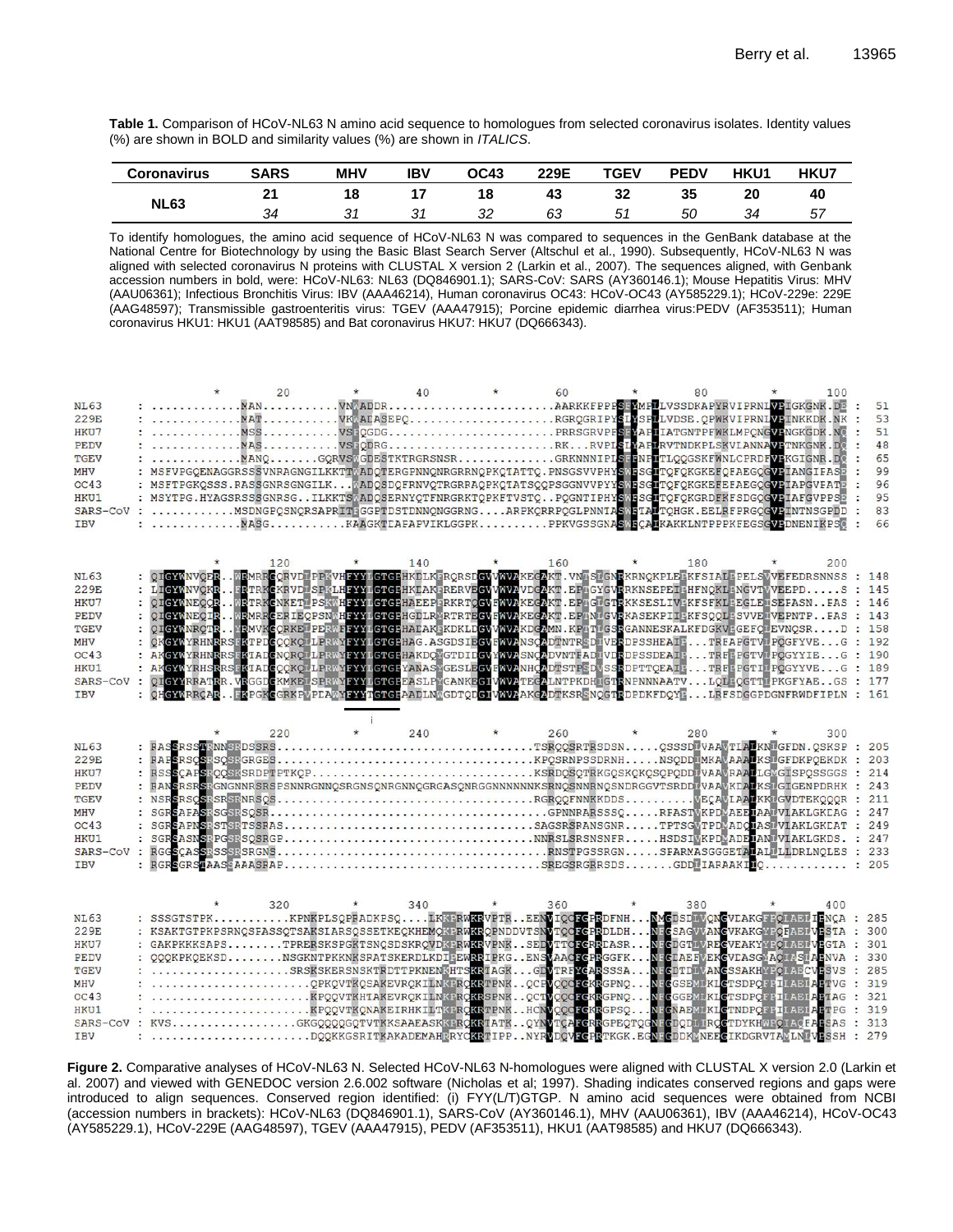|                                                                                          |  | $\star$ | 420                                                                                                | $\star$ $\star$ | 440 | $\star$ |  | $\star$ | 480 |  | 500 |  |
|------------------------------------------------------------------------------------------|--|---------|----------------------------------------------------------------------------------------------------|-----------------|-----|---------|--|---------|-----|--|-----|--|
| <b>NL63</b>                                                                              |  |         | : ELFEDERKSTDEVGENVOHTYTYKMIKAKDNKNEPKFIEQESATTKPSSIKEMOSQSSHVVQNTVL : 351                         |                 |     |         |  |         |     |  |     |  |
| 229E                                                                                     |  |         | : PMLEDSHIVSKESGTTVVPTETTRVTVEKDHPHUGKFILPENAFTREMOOHPLLNPSALEFNPS : 364                           |                 |     |         |  |         |     |  |     |  |
| HKU7                                                                                     |  |         | : PLIEDSE ISTKEAGEDVINTH YRMKVEKSDKNISRFICOWSAVAD.SSSLDGSKLDSNAPEF 9PS : 366                       |                 |     |         |  |         |     |  |     |  |
| <b>PEDV</b>                                                                              |  |         | : PLITGGNVAVREIA ESYETTYN YKMTVFKSDPNVELLVSOVLAFKTGNAKLORKKEKKNKRETTLOOHEEAIYDDVGAPS : 410         |                 |     |         |  |         |     |  |     |  |
| <b>TGEV</b>                                                                              |  |         | : SILFGSYWTSKEDGDOIEWTHTHKYHLFKDDPKTGOFICONAMARPSEVAKEORKRKSRSKSAERSEO : 354                       |                 |     |         |  |         |     |  |     |  |
| MHV                                                                                      |  |         | : EFFEGSKEELVKKNSGGADEPTKEVYEECKSGAVRFDSTLEGFETIKKVLNE.LNAYOKDGGADVVSPKPQRKGRRCAQEKKDEVDNVSV : 408 |                 |     |         |  |         |     |  |     |  |
| OC43                                                                                     |  |         | : PFFFGSRUEIAKVONLSGNPDEPOKUVYEURENGAIRFDSTUSGFETIVKVLNENLNAVOOODGMMNMSPKPORORGHKNGOGENDNISV : 411 |                 |     |         |  |         |     |  |     |  |
| HKU1                                                                                     |  |         | : PFFFGSKUDLVKRDSEADSPVKUVFEUHKSGSIRFDSTULGFETIVKVLEENUNAYVNSNQNTDSDSLSSKPQRKRGVKQLPEQFDSLNL : 409 |                 |     |         |  |         |     |  |     |  |
| SARS-COV: PFFGMSRIGMEVTPSGTMUTMHGAIKLDDKDEOFKDNMILLNKHILAYKTFPPTEPKKDKKKKTDEAOPLPOR: 386 |  |         |                                                                                                    |                 |     |         |  |         |     |  |     |  |
| <b>IBV</b>                                                                               |  |         | : LCLEGSRTTPKLQLEGLHLREEFTTVVPCDDEQFDNYTKICDCOVEGVTERKDDEPKPKSRSSSRFATRGNSFAPRQQRPKKEKKLKK : 368   |                 |     |         |  |         |     |  |     |  |
|                                                                                          |  |         |                                                                                                    |                 |     |         |  |         |     |  |     |  |
|                                                                                          |  | $\star$ | $520 \times 540$                                                                                   |                 |     |         |  |         |     |  |     |  |
|                                                                                          |  |         | : NASIP. ESKPLADDDSAILE WNEVLH : 377                                                               |                 |     |         |  |         |     |  |     |  |
| <b>NL63</b>                                                                              |  |         |                                                                                                    |                 |     |         |  |         |     |  |     |  |
| 229E                                                                                     |  |         | $:$ OTSFATAEPVRDEVSIETDILIDEVN $:$ 389                                                             |                 |     |         |  |         |     |  |     |  |
| HKU7                                                                                     |  |         | : $CAVGG FEPEOD VIVENWDFWKDAEV$ : 391                                                              |                 |     |         |  |         |     |  |     |  |
| <b>PEDV</b>                                                                              |  |         | : DVTHANLEWDTAVDGGDTAVE TIME TFDTGN : 441                                                          |                 |     |         |  |         |     |  |     |  |
| <b>TGEV</b>                                                                              |  |         | : DVVPCALIENYTDVFDDTOVETTDEVTN : 382                                                               |                 |     |         |  |         |     |  |     |  |

| MHV        | : AKPKSSVORNVSRELTPEDRSLIAOLLDDGVVPDGLEDDSNV : 450              |  |
|------------|-----------------------------------------------------------------|--|
| OC43       | : AVPKSRVQQNKSRELTAEDIS <b>MI</b> KK <b>L</b> DEPYTEDTSEI : 448 |  |
| HKU1       | $: SASTOHISND$ $FTPEDHS$ $MTPDDPYVEDSVA$ . $: 441$              |  |
|            | SARS-COV : QKKQPTVTLLFAADMDDFSRQLQNSVSGASADSTCA : 422           |  |
| <b>TBV</b> | : QDDEADKALTSDEERNNAQLEFYDEPKVINWGLAALGENEL. : 409              |  |

**Figure 2.** Continued.

spacer, which is then followed by another basic region composed of 3 basic residues out of 5 residues. PSORT II (http://www.genscript.com/psort/psort2.html) identified two possible NLSs for HCoV-NL63 N. A predicted pat4 motif was identified at amino acid position 232-235 (KKPR) and a predicted pat7 motif at position 234-240 (PRWKRVP); no bipartite motifs were identified for NL63 N-protein.

Predictors of Natural Disordered Regions (PONDR) was used to predict possible disordered regions within HCoV-NL63 N. PONDR (http://www.pondr.com) uses several algorithms, including VL-XT, XL1-XT, VL3 and VSL1 to predict possible disordered regions. In this study, the VL-XT and VSL1 algorithms were used. VL-XT incorporates 3 feed-forward neural networks which are based on long disordered regions characterized by x-ray chrystallographic data (Li et al., 1999; Romero et al., 1997, 2001). The VSL1 utilizes two algorithms for short (< 30aa) and long (> 30aa) disordered regions and is trained on 1335 protein sequences (Obradovic et al., 2005). Even though *in silico* analysis is a good predictor of protein structure, errors can occur and findings must be substantiated with experimental evidence. The order/disorder state of HCoV-NL63 N was different to that of other coronavirus N-proteins, with HCoV-NL63 N having only one disordered region (residues 109 to 248) compared to the 2 to 3 disordered regions within other coronavirus N-proteins (Chen et al., 2005). Interestingly, many of the motifs and/or regions important for the interaction of SARS-CoV N with other proteins fall within these disordered regions (He et al., 2004; Huang et al., 2004; Luo et al., 2004; Surjit et al., 2004b). For this reason, residues 109 to 248 of HCoV-NL63 N could be crucial for interactions between HCoV-NL63 and other

proteins.

In this study, molecular and bioinformatics tools were used to analyse HCoV-NL63 nucleocapsid protein by comparing it to selected coronavirus N proteins. Putative motifs that could be essential for the functioning of this protein have been identified; these are currently being verified in our laboratory. To our knowledge, this is the first manuscript reporting the molecular analysis of HCoV-NL63 N.

### **ACKNOWLEDGEMENTS**

The authors wish to thank Dr M Muller (University of Bonn, Germany) for the recombinant HCoV-NL63 N plasmid used for mammalian expression. HCoV-NL63 RNA was a kind gift from Prof Dr Lia van der Hoek (Netherlands). This research was funded by the National Research Foundation (NRF), South Africa. MB received financial support from NRF. Any opinion, findings and conclusions or recommendations expressed in this material are those of the authors and therefore the NRF does not accept any liability in regard thereto.

### **REFERENCES**

- Altschul SF, Gish W, Miller W, Myers EW Lipman DJ (1990). Basic local alignment search tool. J. Mol. Biol. 215:403-410.
- Bastien N, Anderson K, Hart L, Van Caeseele P, Brandt K, Milley D, Hatchette T, Weiss EC, Li Y (2005). Human coronavirus NL63 infection in Canada. J. Infect. Dis. 191:503-506.
- Blanchard EG, Miao C, Haupt TE, Anderson LJ, Haynes LM (2011). Development of a recombinant truncated nucleocapsid protein based immunoassay for detection of antibodies against human coronavirus OC43. J. Virol. Methods 177:100-106.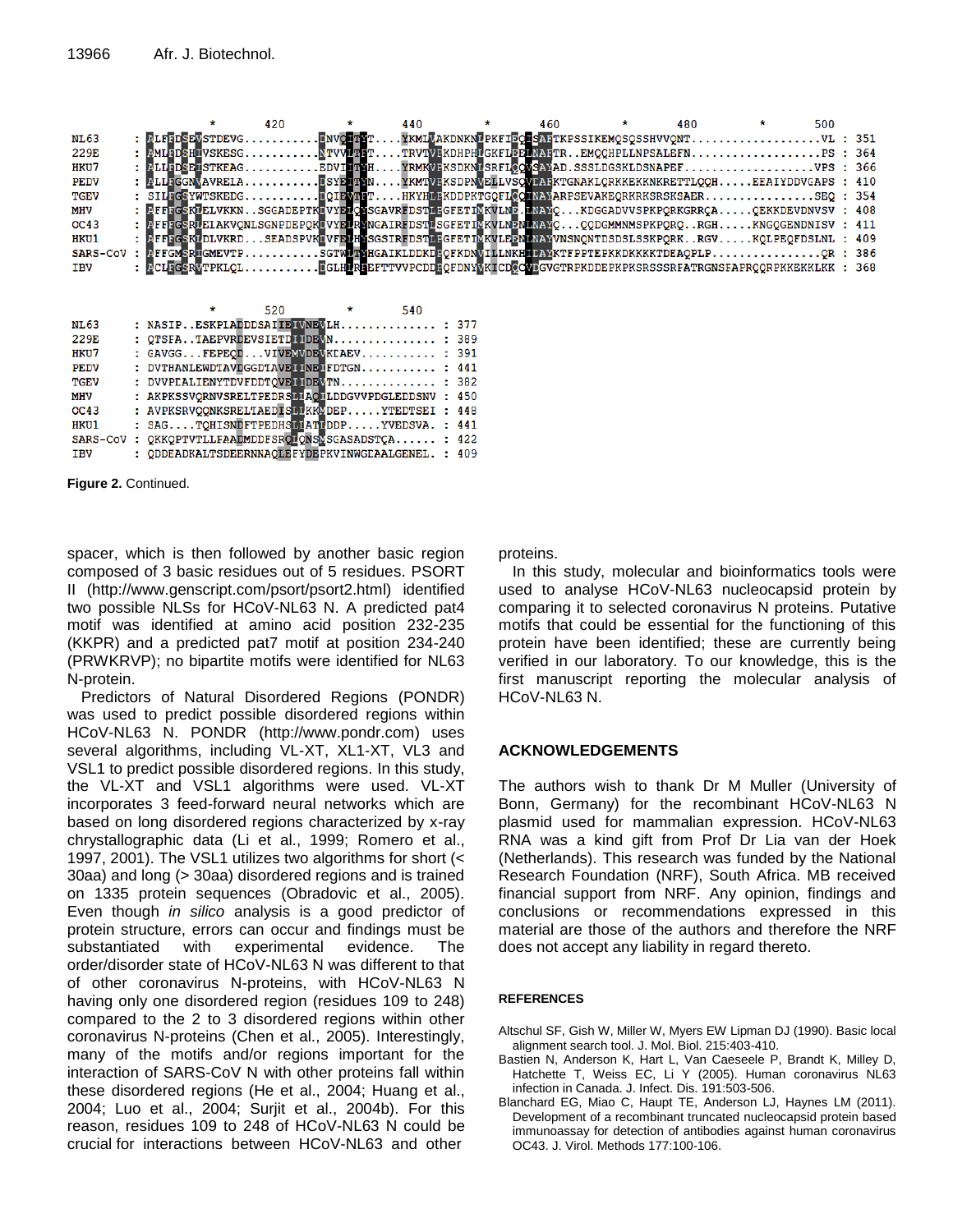- Cabeca TK, Bellei N (2012). Human coronavirus NL-63 infection in a Brazilian patient suspected of H1N1 2009 influenza infection: description of a fatal case. J. clin. virol. official publ. Pan Am. Soc. Clin. Virol. 53:82-84.
- Cawood R, Harrison SM, Dove BK, Reed ML, Hiscox JA (2007). Cell cycle dependent nucleolar localization of the coronavirus nucleocapsid protein. Cell Cycle 6:863-867.
- Chang CK, Hsu YL, Chang YH, Chao FA, Wu MC, Huang YS, Hu CK, Huang TH (2009). Multiple nucleic acid binding sites and intrinsic disorder of severe acute respiratory syndrome coronavirus nucleocapsid protein: implications for ribonucleocapsid protein packaging. J. Virol. 83:2255-2264.
- Chen H, Gill A, Dove BK, Emmett SR, Kemp CF, Ritchie MA, Dee M, Hiscox JA (2005). Mass spectroscopic characterization of the coronavirus infectious bronchitis virus nucleoprotein and elucidation of the role of phosphorylation in RNA binding by using surface plasmon resonance. J. Virol. 79:1164-1179.
- Fielding BC (2011). Human coronavirus NL63: a clinically important virus? Future microbial. 6:153-159.
- Fielding BC, Suliman T (2009) Comparative analysis of human coronavirus-NL63 ORF3 protein homologues. Afr. J. Biotechnol. 8:3175-3178.
- He R, Dobie F, Ballantine M, Leeson A, Li Y, Bastien N, Cutts T, Andonov A, Cao J, Booth TF, Plummer FA, Tyler S, Baker L, Li X (2004). Analysis of multimerization of the SARS coronavirus nucleocapsid protein. Biochem. Biophys. Res. Commun. 316:476- 483.
- He R, Leeson A, Andonov A, Li Y, Bastien N, Cao J, Osiowy C, Dobie F, Cutts T, Ballantine M, Li X (2003). Activation of AP-1 signal transduction pathway by SARS coronavirus nucleocapsid protein. Biochem. Biophys. Res. Commun. 311:870-876.
- Hiscox JA, Wurm T, Wilson L, Britton P, Cavanagh D, Brooks G (2001). The coronavirus infectious bronchitis virus nucleoprotein localizes to the nucleolus. J. Virol. 75:506-512.
- Huang Q, Yu L, Petros AM, Gunasekera A, Liu Z, Xu N, Hajduk P, Mack J, Fesik SW, Olejniczak ET (2004). Structure of the N-terminal RNAbinding domain of the SARS CoV nucleocapsid protein. Biochemistry 43:6059-6063.
- Khan S, Fielding BC, Tan TH, Chou CF, Shen S, Lim SG, Hong W, Tan YJ (2006) Over-expression of severe acute respiratory syndrome coronavirus 3b protein induces both apoptosis and necrosis in Vero E6 cells. Virus. Res. (122)1-2: 20-27.
- Kopecky-Bromberg SA, Martinez-Sobrido L, Frieman M, Baric RA, Palese P (2007). Severe acute respiratory syndrome coronavirus open reading frame (ORF) 3b, ORF 6, and nucleocapsid proteins function as interferon antagonists. J. Virol. 81:548-557.
- Larkin MA, Blackshields G, Brown NP, Chenna R, McGettigan PA, McWilliam H, Valentin F, Wallace IM, Wilm A, Lopez R, Thompson JD, Gibson TJ, Higgins DG (2007). Clustal W and Clustal X version 2.0. Bioinformatics 23:2947-2948.
- Lee HK, Lee BH, Dutta NK, Seok SH, Baek MW, Lee HY, Kim DJ, Na YR, Noh KJ, Park SH, Kariwa H, Nakauchi M, Mai le Q, Heo SJ, Park JH (2008). Detection of antibodies against SARS-Coronavirus using recombinant truncated nucleocapsid proteins by ELISA. J. Microbiol. Biotechnol. 18:1717-1721.
- Li X, Romero P, Rani M, Dunker AK, Obradovic Z (1999). Predicting Protein Disorder for N-, C-, and Internal Regions. Genome informatics. Workshop Genome Inform. 10:30-40.
- Lin HX, Feng Y, Tu X, Zhao X, Hsieh CH, Griffin L, Junop M, Zhang C (2011). Characterization of the spike protein of human coronavirus NL63 in receptor binding and pseudotype virus entry. Virus Res. 160:283-293.
- Lin HX, Feng Y, Wong G, Wang L, Li B, Zhao X, Li Y, Smaill F, Zhang C (2008). Identification of residues in the receptor-binding domain (RBD) of the spike protein of human coronavirus NL63 that are critical for the RBD-ACE2 receptor interaction. J. Gen. Virol. 89:1015- 1024.
- Luo C, Luo H, Zheng S, Gui C, Yue L, Yu C, Sun T, He P, Chen J, Shen J, Luo X, Li Y, Liu H, Bai D, Yang Y, Li F, Zuo J, Hilgenfeld R, Pei G, Luo H, Chen Q, Chen J, Chen K, Shen X, Jiang H (2005). The nucleocapsid protein of SARS coronavirus has a high binding affinity to the human cellular heterogeneous nuclear ribonucleoprotein A1.

FEBS Lett. 579:2623-2628.

- MacKenzie JJ, Gomez ND, Bhattacharjee S, Mann S, Haldar K (2008). A *Plasmodium falciparum* host-targeting motif functions in export during blood stage infection of the rodent malarial parasite *Plasmodium berghei*. PLoS One. 3: e2405.
- Mahotka C, Liebmann J, Wenzel M, Suschek CV, Schmitt M, Gabbert HE, Gerharz CD (2002). Differential subcellular localization of functionally divergent survivin splice variants. Cell Death Differ. 9: 1334-1342.
- Mathewson AC, Bishop A, Yao Y, Kemp F, Ren J, Chen H, Xu X, Berkhout B, van der Hoek L, Jones IM (2008). Interaction of severe acute respiratory syndrome-coronavirus and NL63 coronavirus spike proteins with angiotensin converting enzyme-2. J. Gen. Virol. 89:2741-2745.
- Mourez T, Vabret A, Han Y, Dina J, Legrand L, Corbet S, Freymuth F (2007). Baculovirus expression of HCoV-OC43 nucleocapsid protein and development of a Western blot assay for detection of human antibodies against HCoV-OC43. J. Virol. Methods 139:175-180.
- Muller MA, van der Hoek L, Voss D, Bader O, Lehmann D, Schulz AR, Kallies S, Suliman T, Fielding BC, Drosten C, Niedrig M (2010). Human coronavirus NL63 open reading frame 3 encodes a virionincorporated N-glycosylated membrane protein. Virol. J. 7:6.
- Nicholas KB, Nicholas HB Jr., Deerfield DW (1997). GeneDoc: analysis and visualization of genetic variation. EMBNEW News 4:14.
- Obradovic Z, Peng K, Vucetic S, Radivojac P, Dunker AK (2005). Exploiting heterogeneous sequence properties improves prediction of protein disorder. Proteins 61(Suppl 7):176-182.
- Oosterhof L, Christensen CB, Sengelov H (2010). Fatal lower respiratory tract disease with human corona virus NL63 in an adult haematopoietic cell transplant recipient. Bone marrow transplant. 45:1115-1116.
- Pyrc K, Dijkman R, Deng L, Jebbink MF, Ross HA, Berkhout B, van der Hoek L (2006). Mosaic structure of human coronavirus NL63, one thousand years of evolution. J. Mol. Biol. 364:964-973.
- Pyrc K, Jebbink MF, Berkhout B, van der Hoek L (2004). Genome structure and transcriptional regulation of human coronavirus NL63. Virol. J. 1:7.
- Romero P, Obradovic Z, Dunker K (1997). Sequence Data Analysis for Long Disordered Regions Prediction in the Calcineurin Family. Genome informatics. Workshop Genome Inform. 8:110-124.
- Romero P, Obradovic Z, Li X, Garner EC, Brown CJ, Dunker AK (2001). Sequence complexity of disordered protein. Proteins 42:38-48.
- Rowland RR, Chauhan V, Fang Y, Pekosz A, Kerrigan M, Burton MD (2005). Intracellular localization of the severe acute respiratory syndrome coronavirus nucleocapsid protein: absence of nucleolar accumulation during infection and after expression as a recombinant protein in vero cells. J. Virol. 79:11507-11512.
- Stohlman SA, Fleming JO, Patton CD, Lai MM (1983). Synthesis and subcellular localization of the murine coronavirus nucleocapsid protein. Virology 130:527-532.
- Sung JY, Lee HJ, Eun BW, Kim SH, Lee SY, Lee JY, Park KU, Choi EH (2010). Role of human coronavirus NL63 in hospitalized children with croup. Pediatr. infect. dis. J. 29:822-826.
- Surjit M, Liu B, Chow VT, Lal SK (2006). The nucleocapsid protein of severe acute respiratory syndrome-coronavirus inhibits the activity of cyclin-cyclin-dependent kinase complex and blocks S phase progression in mammalian cells. J. Biol. Chem. 281:10669-10681.
- Surjit M, Liu B, Jameel S, Chow VT, Lal SK (2004a). The SARS coronavirus nucleocapsid protein induces actin reorganization and apoptosis in COS-1 cells in the absence of growth factors. Biochem. J. 383:13-18.
- Surjit M, Liu B, Kumar P, Chow VT, Lal SK (2004b). The nucleocapsid protein of the SARS coronavirus is capable of self-association through a C-terminal 209 amino acid interaction domain. Biochem. Biophys. Res. Commun. 317:1030-1036.
- Timani KA, Liao Q, Ye L, Zeng Y, Liu J, Zheng Y, Yang X, Lingbao K, Gao J, Zhu Y (2005). Nuclear/nucleolar localization properties of Cterminal nucleocapsid protein of SARS coronavirus. Virus Res. 114:23-34.
- van der Hoek L (2007). Human coronaviruses: what do they cause? Antivir. ther. 12:651-658.
- van der Hoek L, Pyrc K, Jebbink MF, Vermeulen-Oost W, Berkhout RJ,